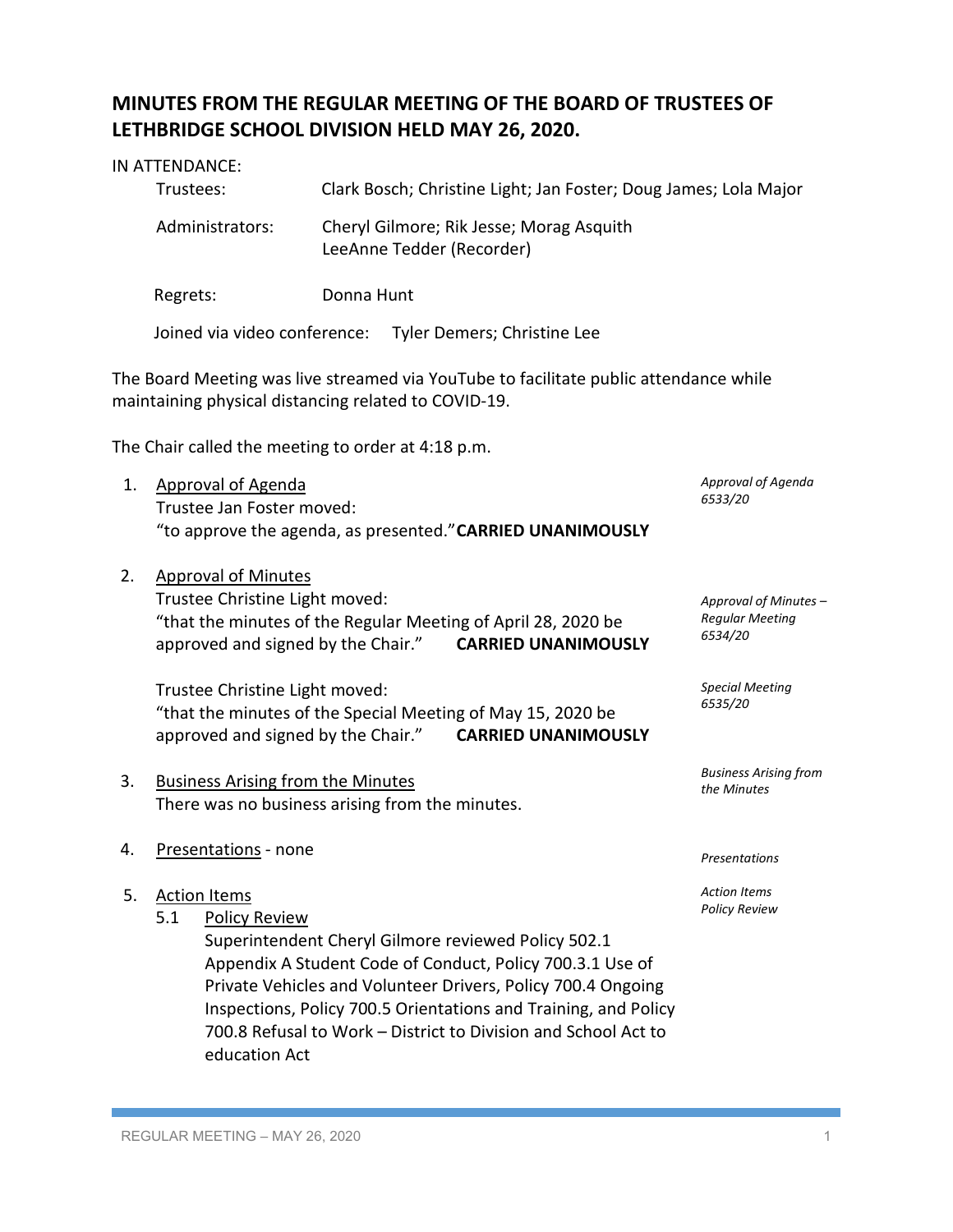|     | Trustee Lola Major moved:<br>"to approve 502.1 Appendix A Student Code of Conduct, as<br>amended."                                                                                                                                                                                                                                                                                                                                                                                                                                                                                                                                                                     | <b>CARRIED UNANIMOUSLY</b> | Policy 502.1 Appendix<br>A Student Code of<br>Conduct<br>6536/20                     |
|-----|------------------------------------------------------------------------------------------------------------------------------------------------------------------------------------------------------------------------------------------------------------------------------------------------------------------------------------------------------------------------------------------------------------------------------------------------------------------------------------------------------------------------------------------------------------------------------------------------------------------------------------------------------------------------|----------------------------|--------------------------------------------------------------------------------------|
|     | Trustee Lola Major moved:<br>"to approve Policy 700.3.1 Workplace Health and Safety - Use<br>of Private Vehicles and Volunteer Drivers, as amended."                                                                                                                                                                                                                                                                                                                                                                                                                                                                                                                   | <b>CARRIED UNANIMOUSLY</b> | Policy 700.3.1 Use of<br>Private Vehicles and<br><b>Volunteer Drivers</b><br>6537/20 |
|     | Trustee Lola Major moved:<br>"to approve Policy 700.4 Workplace Health and Safety -<br>Ongoing Inspections, as amended."                                                                                                                                                                                                                                                                                                                                                                                                                                                                                                                                               | <b>CARRIED UNANIMOUSLY</b> | Policy 700.4 Ongoing<br>Inspections<br>6538/20                                       |
|     | Trustee Lola Major moved:<br>"to approve Policy 700.5 Workplace Health and Safety -<br>Orientation and Training, as amended."                                                                                                                                                                                                                                                                                                                                                                                                                                                                                                                                          | <b>CARRIED UNANIMOUSLY</b> | Policy 700.5<br>Orientation and<br><b>Training</b><br>6539/20                        |
|     | Trustee Lola Major moved:<br>"to approve first reading of Policy 700.8 Workplace Health and<br>Safety - Refusal to Work."                                                                                                                                                                                                                                                                                                                                                                                                                                                                                                                                              | <b>CARRIED UNANIMOUSLY</b> | Policy 700.8 Refusal to<br>Work, first reading<br>6540/20                            |
| 5.2 | <b>Authorization of Locally Developed Courses</b><br>Alberta Education requires that all locally developed grade 7 to<br>9 courses be authorized for use by the Board of Trustees.<br>Trustee Doug James moved:<br>"to approve the use of the following locally developed grade 7<br>to 9 courses in all Division middle and high schools from<br>September 1, 2020 to August 31, 2024:<br>Card Board Boat Races 8<br>Dance Grooves 6-7<br>Drivers Ed 8<br><b>Exploring Creativity 6-8</b><br>Film Studies 8<br>Forensics 6<br>Math 4 Life 6-8<br>Numeracy 6-8<br><b>Outdoor Education 6</b><br>Strength and Conditioning 6-8<br>Yoga 6-8<br>Ages of Empires History 7 |                            | Authorization of<br>Middle School Locally<br><b>Developed Courses</b><br>6541/20     |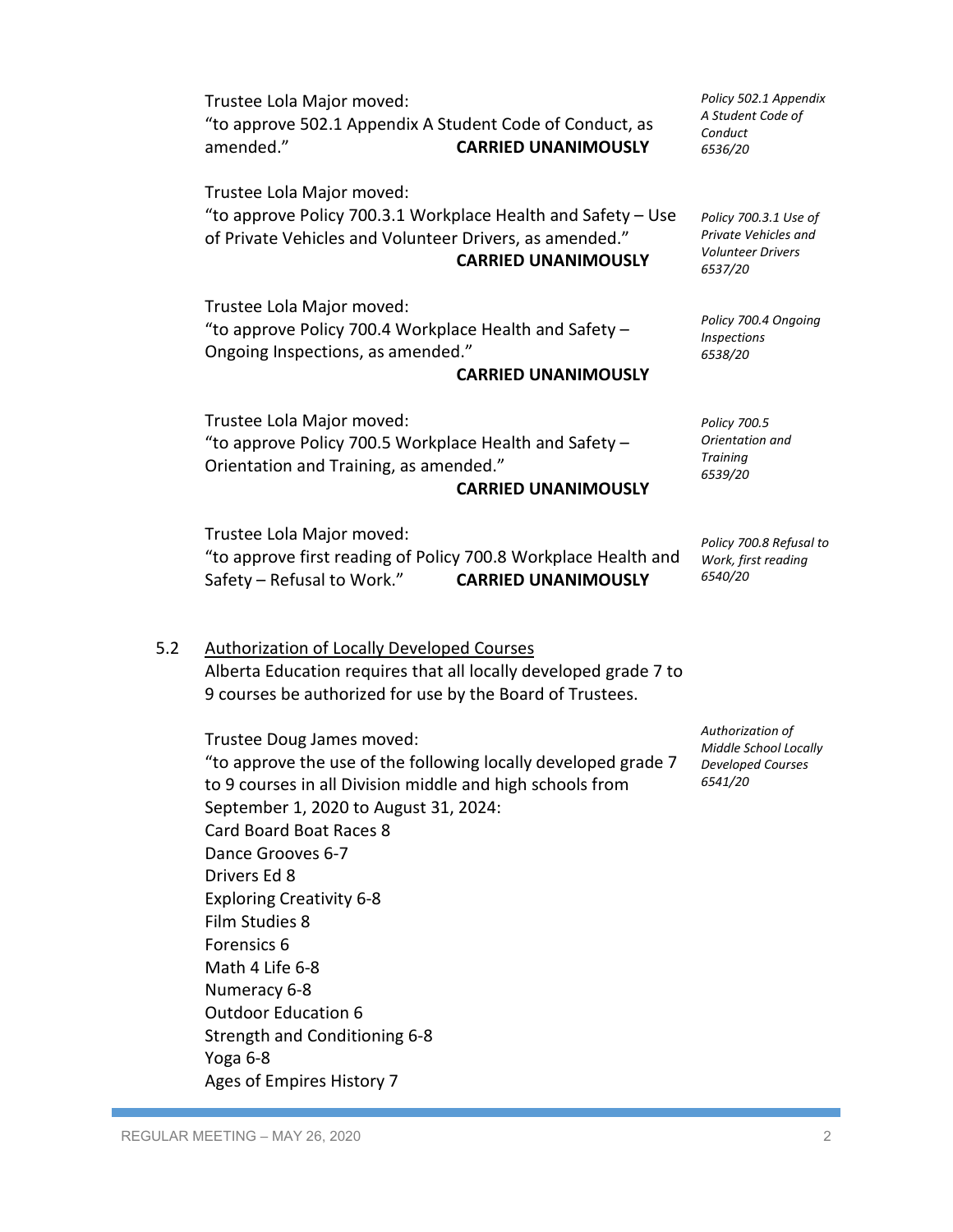Book Club 6-8 Claymation 6 Cosmetology 8 Drivers Education 8 Film Studies 8 Foodology 7 Outdoor Games 6-8 Puzzles, Problems & Games 6 Soccer 6-8 Technical Theatre 8 Travel & Tourism 6 Bible 6-8 Environmental Science 9 Forensic Science 9 History Through Film 9 Ice Hockey 9 Leadership 9 Military History 9 Soccer 9 Sports Management 9 Yoga 9 English IB Prep 9." **CARRIED UNANIMOUSLY**

#### 5.3 Authorization of Locally Developed Courses Alberta Education requires that all locally developed senior high courses be authorized for use by the Board of Trustees.

Trustee Doug James moved: "to approve the use of English Literature 35 for 3 and 5 credits acquired from Calgary School Division from September 1, 2020 to August 31, 2024 for use in all Division high schools."

# **CARRIED UNANIMOUSLY**

Trustee Doug James moved:

"to approve the continued use of Biology 35 (AP) (LDC 3219) for 3 credits until August 31, 2021 for use in all Division high schools." **CARRIED UNANIMOUSLY**

Trustee Doug James moved:

"to approve the continued use of Dance Performance 15, 25, and 35 (LDC1299, LDC2299, LDC3299) for 3 and 5 credits until August 31, 2021 for use in all Division high schools." **CARRIED UNANIMOUSLY**

*Dance Performance 15, 25 and 35 6544/20*

*Biology 35 AP 6543/20*

*English Literature 35*

*6542/20*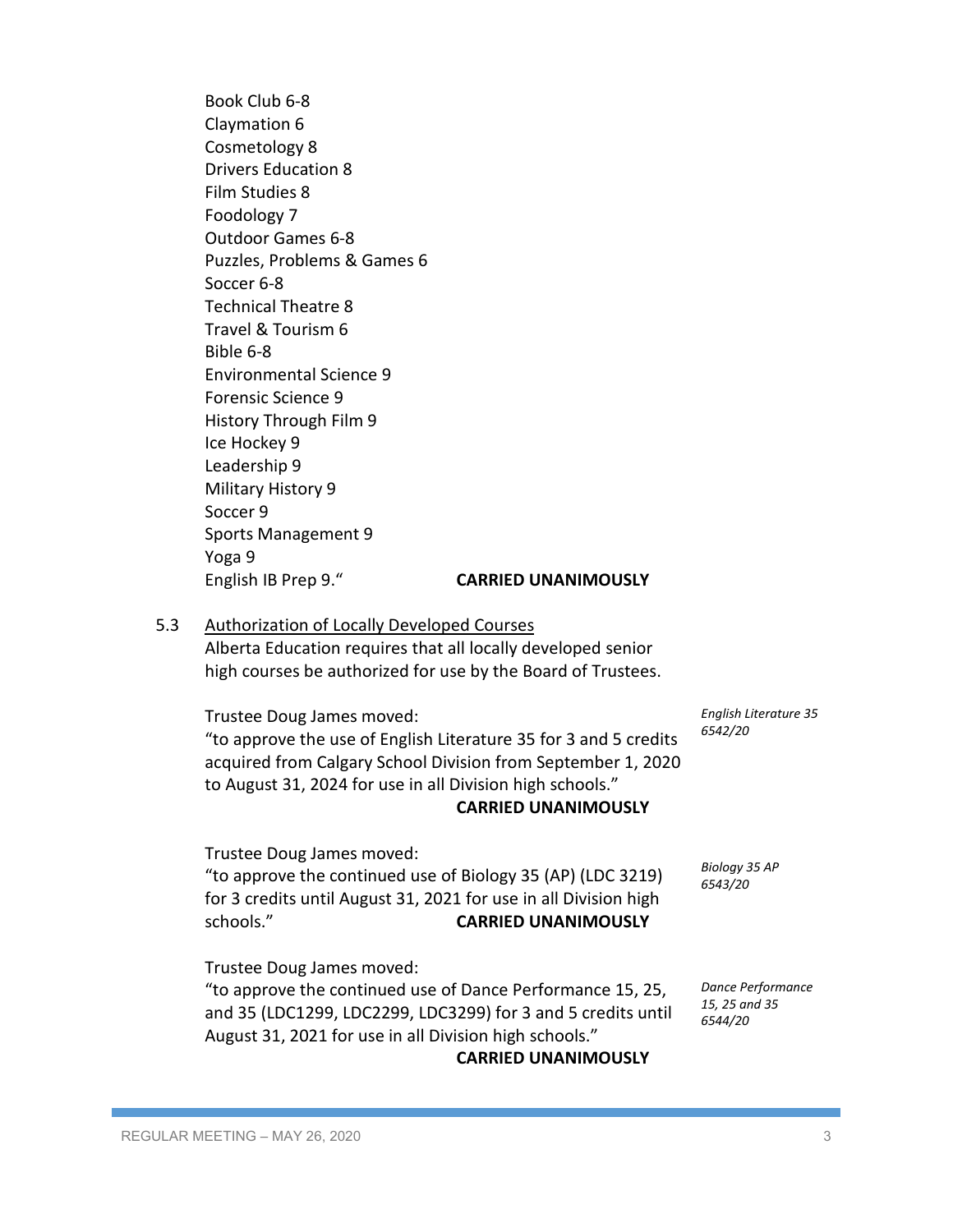| Trustee Doug James moved:<br>"to approve the continued use of Directing 25 and 35<br>(LDC2468, LDC3468) for 5 credits until August 31, 2021 for use<br>in all Division high schools."<br><b>CARRIED UNANIMOUSLY</b>                             | Directing 25 and 35<br>6545/20                        |
|-------------------------------------------------------------------------------------------------------------------------------------------------------------------------------------------------------------------------------------------------|-------------------------------------------------------|
| Trustee Doug James moved:<br>"to approve the continued use of ESL Expository English 15 and<br>25 (LDC1513, LDC2513) for 5 credits until August 31, 2021 for<br>use in all Division high schools." CARRIED UNANIMOUSLY                          | <b>ESL Expository English</b><br>15 and 25<br>6546/20 |
| Trustee Doug James moved:<br>"to approve the continued use of ESL Intro to Math 15<br>(LDC1350) for 5 credits until August 31, 2021 for use in all<br>Division high schools."<br><b>CARRIED UNANIMOUSLY</b>                                     | ESL Intro to Math 15<br>6547/20                       |
| Trustee Doug James moved:<br>"to approve the continued use of European History 35 (AP)<br>(LDC3187) for 3 credits until August 31, 2021 for use in all<br>Division high schools."<br><b>CARRIED UNANIMOUSLY</b>                                 | European History 35<br>АP<br>6548/20                  |
| Trustee Doug James moved:<br>"to approve the continued use of Extended Essay 35 (IB)<br>(LDC3147) for 3 credits until August 31, 2021 for use in all<br>Division high schools."<br><b>CARRIED UNANIMOUSLY</b>                                   | Extended Essay 35 (IB)<br>6549/20                     |
| Trustee Doug James moved:<br>"to approve the continued use of Forensic Science Studies 35<br>(LDC3754) for 5 credits until August 31, 2021 for use in all<br>Division high schools."<br><b>CARRIED UNANIMOUSLY</b>                              | <b>Forensic Science</b><br>Studies 35<br>6550/20      |
| Trustee Doug James moved:<br>"to approve the continued use of Forensic Studies 25 and 35<br>(LDC2569, LDC3569) for 3 credits until August 31, 2021 for use<br>in all Division high schools."<br><b>CARRIED UNANIMOUSLY</b>                      | <b>Forensic Studies 25</b><br>and 35<br>6551/20       |
| Trustee Doug James moved:<br>"to approve the continued use of Instrumental Jazz 15, 25, and<br>35 (LDC1431, LDC2431, LDC3431) for 3 and 5 credits until<br>August 31, 2021 for use in all Division high schools."<br><b>CARRIED UNANIMOUSLY</b> | Instrumental Jazz 15,<br>25, and 35<br>6552/20        |
| Trustee Doug James moved:<br>"to approve the continued use of Leadership, Character and<br>Social Responsibility 15, 25, and 35 (LDC1509, LDC2509,                                                                                              | Leadership, Character<br>and Social                   |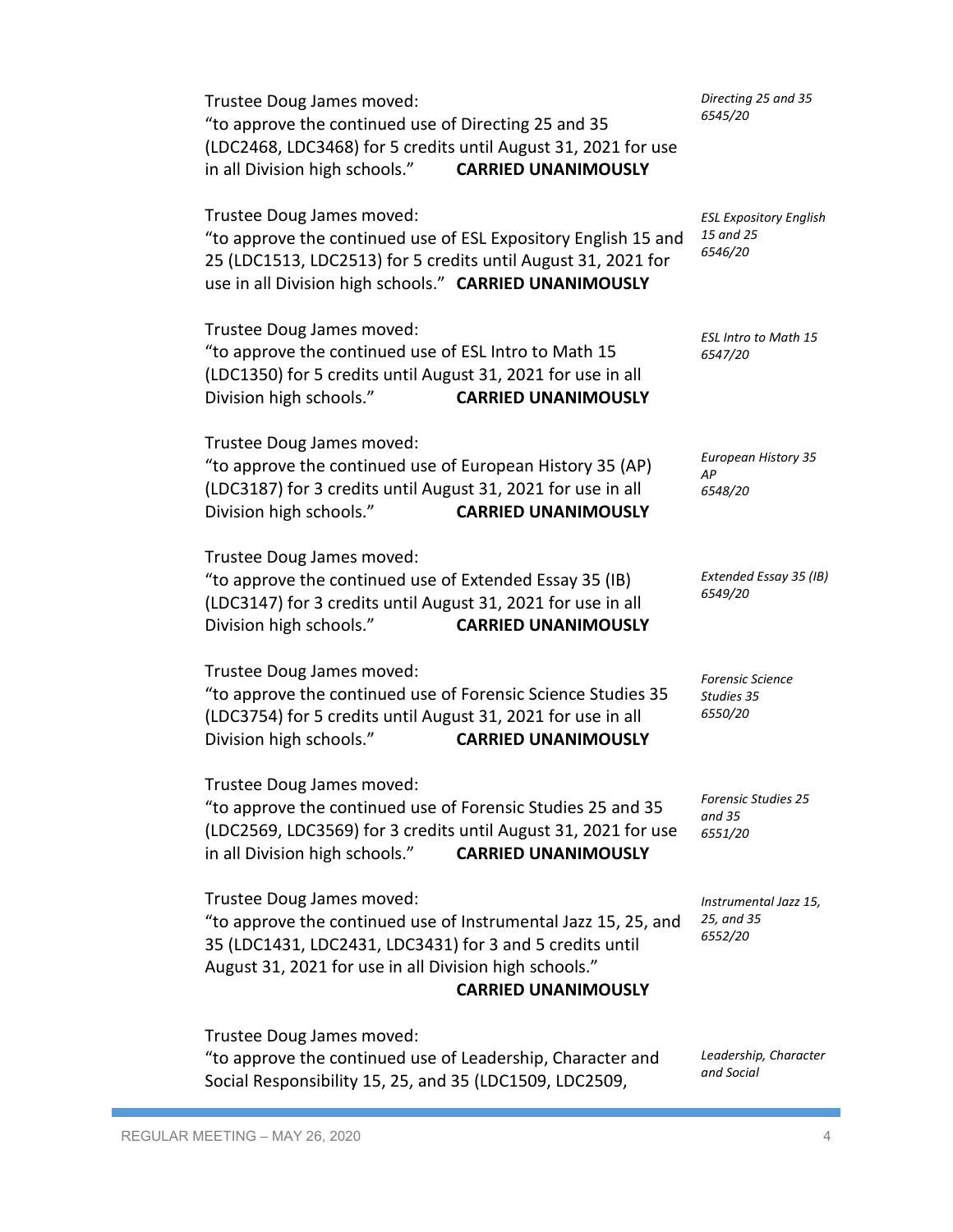LDC3509) for 3 and 5 credits until August 31, 2021 for use in all Division high schools." **CARRIED UNANIMOUSLY**

Trustee Doug James moved:

"to approve the continued use of Musical Theatre 15, 25, and 35 (LDC1979, LDC2979, LDC3979) for 5 credits until August 31, 2021 for use in all Division high schools." *Musical Theater 15, 25, and 35*

#### **CARRIED UNANIMOUSLY**

Trustee Doug James moved:

"to approve the continued use of Reading 15 and 25 (LDC1148, LDC2148) for 3 and 5 credits until August 31, 2021 for use in all Division high schools." **CARRIED UNANIMOUSLY** *Reading 15 and 25*

Trustee Doug James moved:

"to approve the continued use of Vocal Jazz 15, 25, and 35 (LDC1433, LDC2433, LDC3433) for 3 and 5 credits until August 31, 2021 for use in all Division high schools."

#### **CARRIED UNANIMOUSLY**

5.4 Transportation Feasibility Study Lethbridge School Division and Holy Spirit School Division contracted Evans Safety Solutions to do an analysis of Lethbridge School Bus Service Options following the announcement by the City of Lethbridge to terminate those services.

Trustee Christine Light moved:

"the Board accepts the information provided in the transportation feasibility study: "Analysis of Lethbridge School Bus Service Options" and authorizes administration, in conjunction with Holy Spirit Roman Catholic Separate School Division, proceed with a Request for Proposal for School Bus Transportation Services to commence for the 2021-2022 school year, or sooner, if determined to be operational in an efficient and effective manner without disruption to transportation services." **CARRIED UNANIMOUSLY**

#### **Public Forum** - none

5.5 Elementary School Naming

The School Naming Committee met to shortlist the submissions for the south east elementary school name. The shortlist was provided to the Board of Trustees at their April

*Public Forum*

*Transportation Feasibility Study 6557/20*

*6555/20*

*6554/20*

*Responsibility 15, 25,* 

*and 35 6553/20*

*Vocal Jazz 15, 25, and 35 6556/20*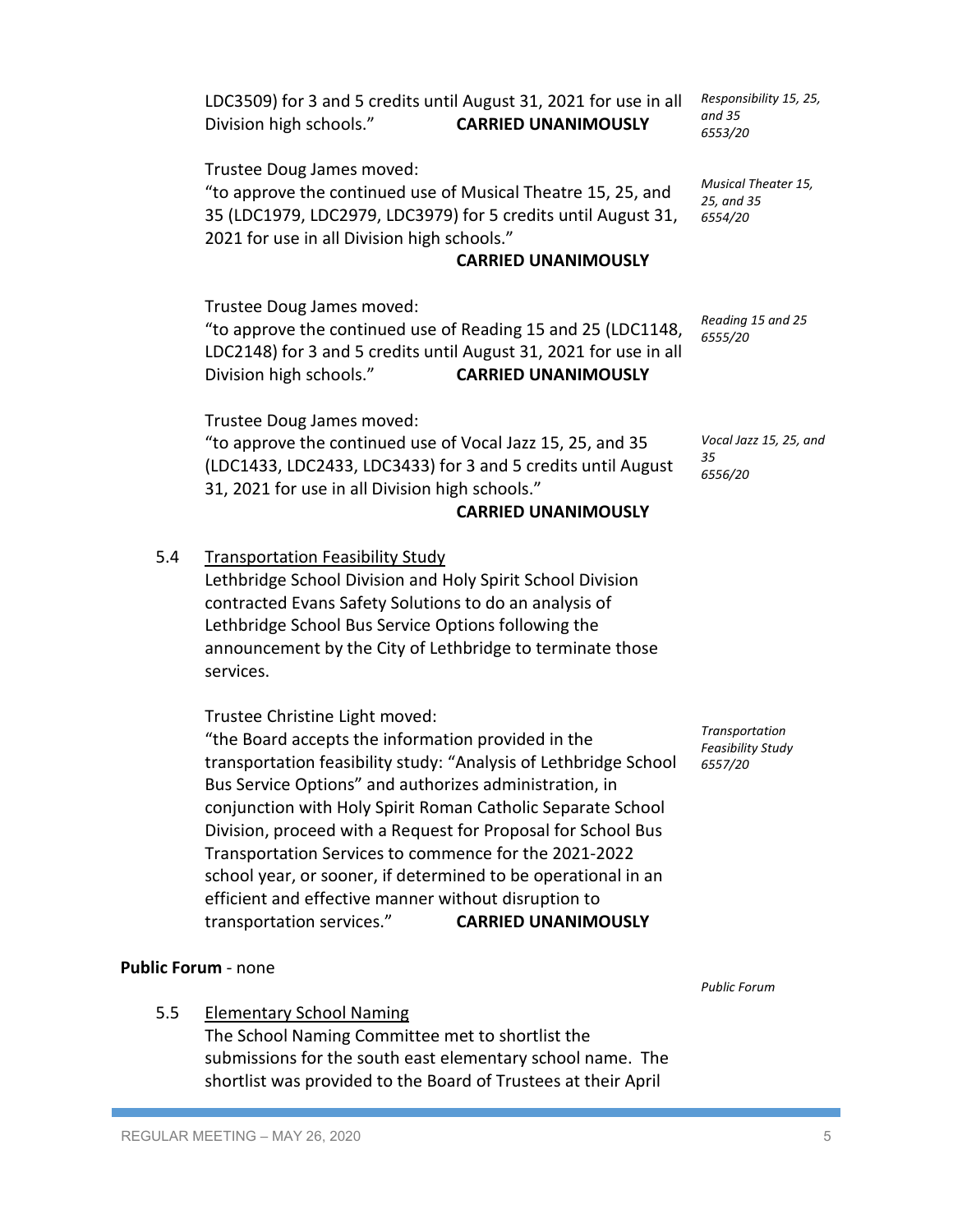in-camera meeting.

Trustee Jan Foster moved:

"to approve the name of the school as Dr. Robert Plaxton Elementary School and that communication regarding the new school name go out to Division staff, students, school community members and the public."

#### **CARRIED UNANIMOUSLY**

*Elementary School Naming 6558/20*

*Division Highlights*

*Information Items*

*Public Forum Responses*

*Associate Superintendent Reports Business Affairs*

*Human Resources*

*Instructional Services*

| Division Highlights<br>6. |
|---------------------------|
|---------------------------|

- Christine felt it was fantastic to see how staff are engaging with students. She received an email regarding Dylan Taylor who is the recipient of the University of King's College's Donald R. Sobey award - \$50,000 scholarship.
- Jan appreciates the teachers and their connections with students.
- Doug is excited to say that he has been working on two videos for graduations. He attended two FNMI meetings and the Wellness Committee meeting online.
- Clark happened to drive past Agnes Davidson in time to witness the staff and student parade.

# 7. Information Items

|  |  |  | 7.1 Board Chair Report |
|--|--|--|------------------------|
|--|--|--|------------------------|

7.1.1 Response to May Public Forum The responses to the submissions at the May Public Forum are included in the agenda.

# 7.2 Associate Superintendent Reports

7.2.1 Business Affairs Associate Superintendent Christine Lee provided a written Business Affairs report.

# 7.2.2 Human Resources Associate Superintendent Rik Jesse provided a written Human Resources report.

7.2.3 Instructional Services Associate Superintendent Morag Asquith provided a written Instructional Services report.

#### 7.3 Superintendent Reports

7.3.1 School Liaisons

*Superintendent Report School Liaisons*